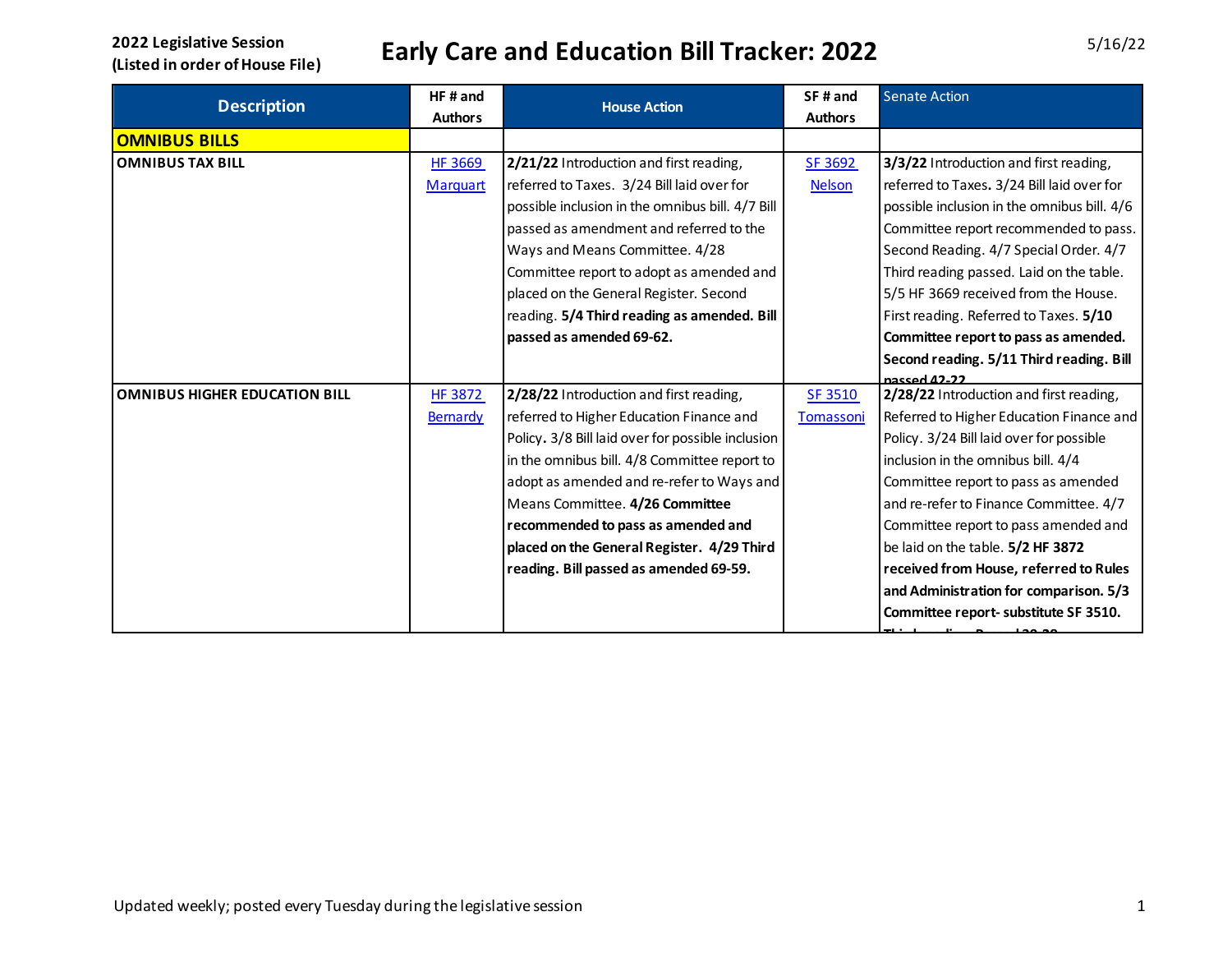| <b>Description</b>                 | HF# and             | <b>House Action</b>                           | SF# and        | <b>Senate Action</b>                      |
|------------------------------------|---------------------|-----------------------------------------------|----------------|-------------------------------------------|
|                                    | <b>Authors</b>      |                                               | <b>Authors</b> |                                           |
| <b>OMNIBUS E-12 EDUCATION BILL</b> | <b>HF 4300</b>      | 3/14/22 Introduction and first reading,       | <b>SF 4113</b> | 3/17/22 Introduction and first reading,   |
|                                    | Davnie              | referred to Education Finance. 3/17 Bill laid | Chamberlain    | Referred to Education Finance and Policy. |
|                                    |                     | over for possible inclusion in omnibus bill.  |                | 3/30 Informational hearing held on        |
|                                    |                     | 4/7 Committee report to adopt as amended      |                | literacy section of bill. 4/7 Committee   |
|                                    |                     | and re-refer to Tax Committee. 4/8            |                | report to pass as amended and re-refer to |
|                                    |                     | Committee report to re-refer to Ways and      |                | Finance Committee. 4/21 Committee         |
|                                    |                     | Means Committee as amended. 4/21              |                | report to pass as amended. Second         |
|                                    |                     | Committee recommended to pass as              |                | reading. 4/28 HF 4300 subsituted. 5/3     |
|                                    |                     | amended and placed on the General             |                | Third reading. Bill passed 37-29.         |
|                                    |                     | Register. SEE HF4735 ARTICLES 4 & 5 FOR       |                |                                           |
|                                    |                     | ECE ELEMENTS. 4/27 Third reading. Bill        |                |                                           |
|                                    |                     | passed as amended 69-61.                      |                |                                           |
| <b>OMNIBUS JOBS/WORKFORCE BILL</b> | <b>HF 4355 Noor</b> | 3/17/22 Introduction and first reading,       | SF 4091 Pratt  | 3/17/22 Introduction and first reading,   |
|                                    |                     | referred to Workforce and Business            |                | referred to Jobs & Economic Growth        |
|                                    |                     | Development Finance and Policy. 4/6           |                | Finance and Policy. 4/5 Committee report  |
|                                    |                     | Committee report to adopt as amended and      |                | to pass as amended and re-refer to        |
|                                    |                     | re-refer to Ways and Means Committee.         |                | Finance. 4/19 Committee report to pass    |
|                                    |                     | 4/26 Bill recommended to pass as amended      |                | as amended. Second Reading. 4/25 Bill     |
|                                    |                     | and placed on the General Register. 4/27 SF   |                | returned to Finance Committee.            |
|                                    |                     | 4091 substituted on General Register.         |                | Committee report to pass as amended.      |
|                                    |                     | Second reading. 5/4 Third reading as          |                | Second reading. 4/26 Third reading. Bill  |
|                                    |                     | CA-03 hobrrome ac hoaseg lift. hobrrome       |                | naccod 38.27                              |
| <b>OMNIBUS AGRICULTURE BILL</b>    | <b>HF 4366</b>      | 3/17/22 Introduction and first reading,       | SF 4019        | 3/16/22 Introduction and first reading,   |
|                                    | Sundin              | referred to Agriculture Finance and Policy.   | Westrom        | referred to Agriculture and Rural         |
|                                    |                     | 4/8 Committee report, to adopt as amended     |                | Development Finance and Policy. 4/5       |
|                                    |                     | and re-refer to Ways and Means. 4/21          |                | Committee report to pass as amended.      |
|                                    |                     | Committee report to pass as amended.          |                | Second reading. 4/26 HF 4366              |
|                                    |                     | Second reading. 4/25 Third reading as         |                | substituted. Second reading. 4/27 Third   |
|                                    |                     | amended. Bill passed as amended 70-62         |                | reading, Bill nassed 41-26.               |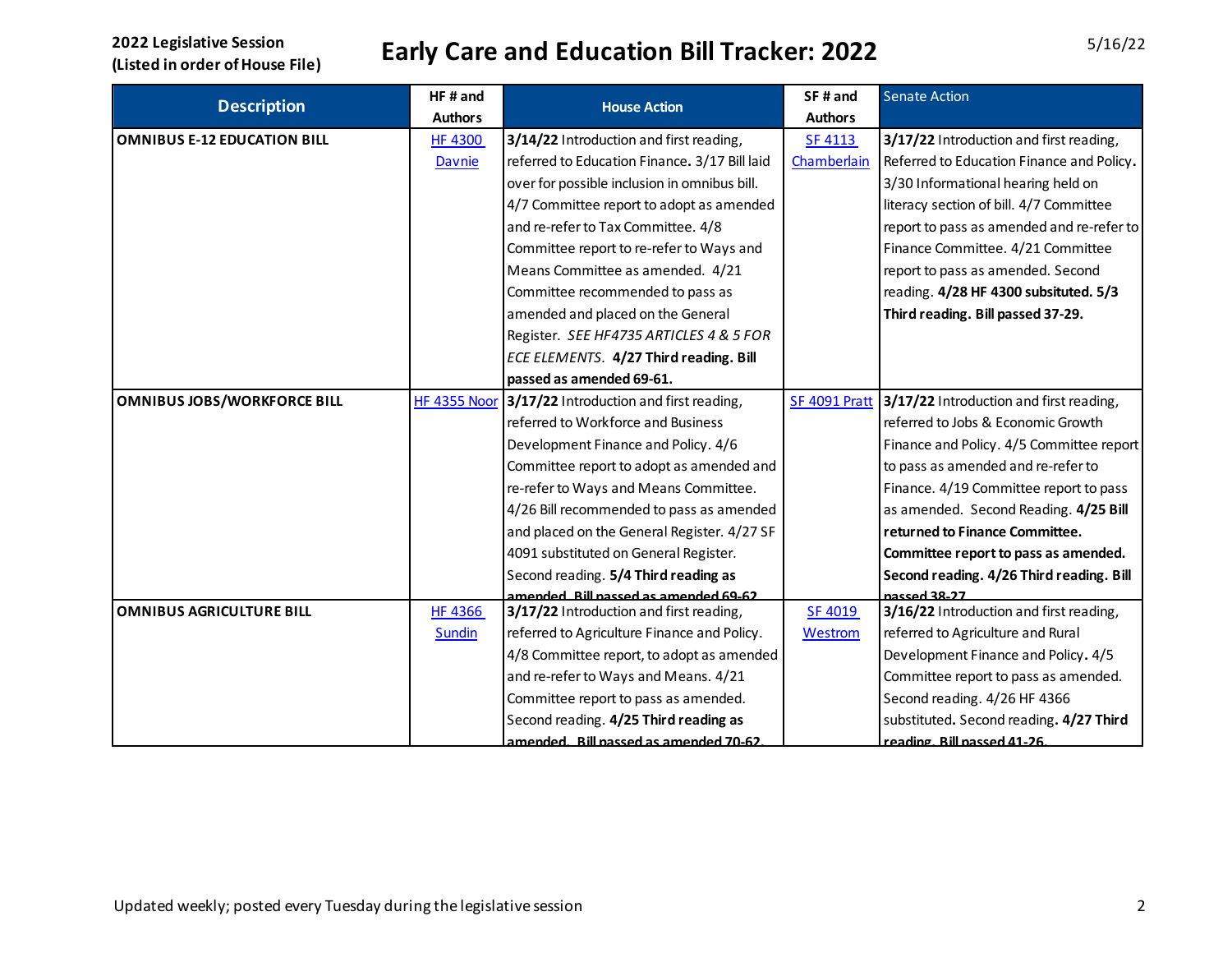| <b>Description</b>                        | HF#and<br><b>Authors</b> | <b>House Action</b>                                  | SF# and<br><b>Authors</b> | <b>Senate Action</b>                     |
|-------------------------------------------|--------------------------|------------------------------------------------------|---------------------------|------------------------------------------|
| <b>OMNIBUS HEALTH BILL</b>                | <b>HF 4706</b>           | 3/30/22 Introduction and first reading,              | SF 4410                   | 3/31/22 Introduction and first reading,  |
|                                           | Liebling                 | referred to Health Finance and Policy. 4/8           | <b>Abeler</b>             | referred referred to Human Services      |
|                                           |                          | Committee report to adopt as amended and             |                           | Reform Finance and Policy. 4/21          |
|                                           |                          | re-refer to Ways and Means Committee.                |                           | Committee report to pass as amended.     |
|                                           |                          | 4/27 Committee report to pass as amended             |                           | Second reading. 4/26 Third reading. Bill |
|                                           |                          | and placed on the General Register. 4/28             |                           | passed 61-5.                             |
|                                           |                          | Senate bill (SF 4410) substituted as                 |                           |                                          |
|                                           |                          | amended. Second reading. 5/3 Third                   |                           |                                          |
|                                           |                          | reading as amended. Bill passed as                   |                           |                                          |
| <b>OMNIBUS HUMAN SERVICES BILL</b>        | <b>HF 4579</b>           | 3/24/22 Introduction and first reading,              |                           |                                          |
|                                           | <b>Schultz</b>           | referred to Human Services Finance and               |                           |                                          |
|                                           |                          | Policy. 4/8 Committee report to adopt as             |                           |                                          |
|                                           |                          | amended and re-refer to Ways and Means               |                           |                                          |
|                                           |                          | Committee. 4/27 Bill incorporated into HF            |                           |                                          |
|                                           |                          |                                                      |                           |                                          |
| OMNIBUS EARLY CHILDHOOD EDUCATION         | HF 4735 Pinto            | 3/31/22 Introduction and first reading,              |                           |                                          |
| <b>BILL (HOUSE ONLY)</b>                  |                          | referred to Early Childhood Finance and              |                           |                                          |
|                                           |                          | Policy. 4/7 Committee report to adopt as             |                           |                                          |
|                                           |                          | amended and re-refer to Ways and Means               |                           |                                          |
|                                           |                          | Committee. 4/21 Articles 5 and 6                     |                           |                                          |
|                                           |                          | incorporated into omnibus Education bill as          |                           |                                          |
|                                           |                          | amended. 4/27 Articles 1-4 incorporated              |                           |                                          |
|                                           |                          | into HF 4706 (see above).                            |                           |                                          |
| <b>STAND ALONE BILLS</b>                  |                          |                                                      |                           |                                          |
| Commissioner of human services allowed to |                          | HF 2927 Pinto 2/1/22 Introduction and first reading, |                           |                                          |
| reinstate child care program waivers and  |                          | referred to Early Childhood Finance and              |                           |                                          |
| modifications                             |                          | Policy. 2/14 Committee report to adopt.              |                           |                                          |
|                                           |                          | Second reading.                                      |                           |                                          |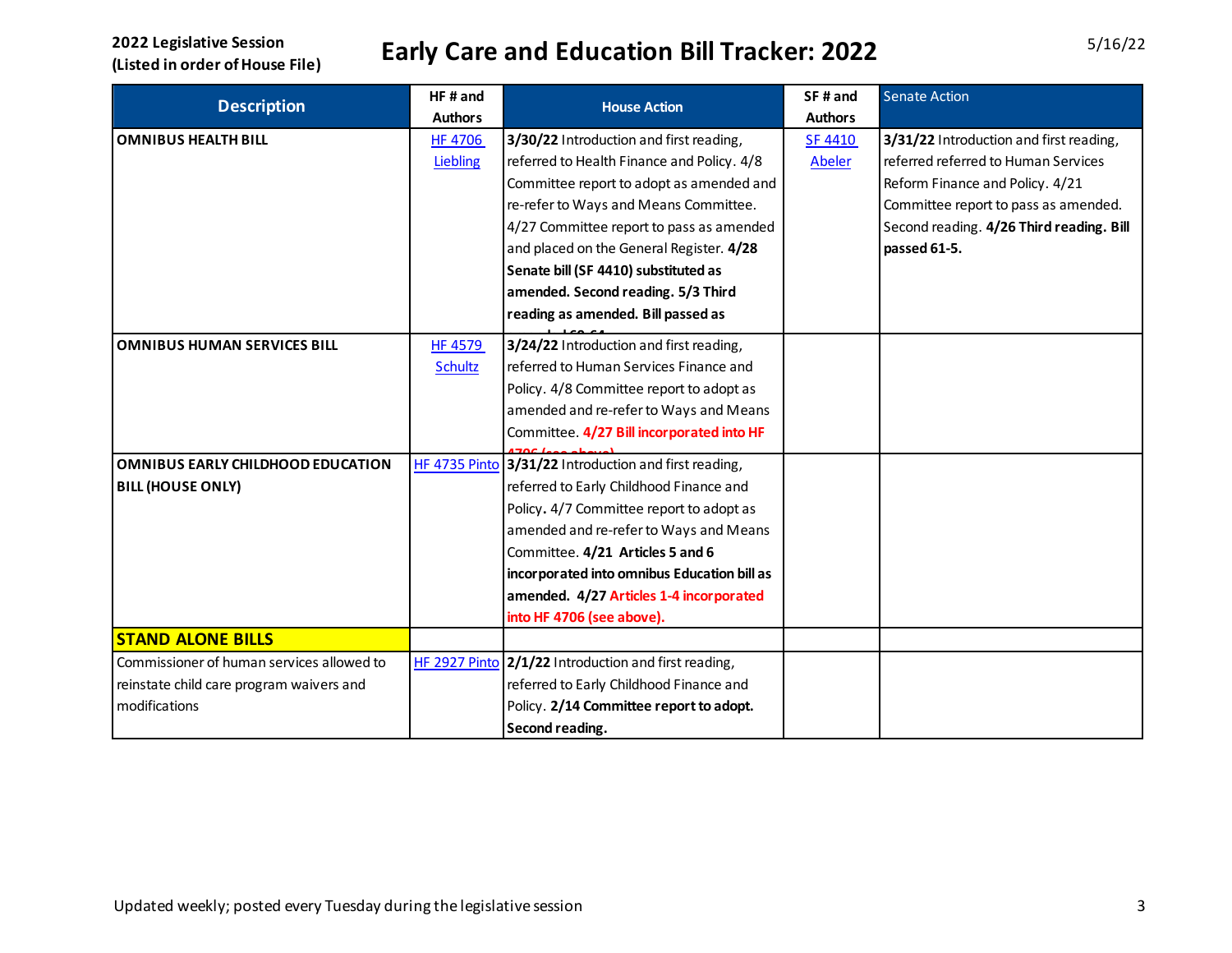| <b>Description</b>                        | HF# and        | <b>House Action</b>                          | SF# and        | <b>Senate Action</b>                     |
|-------------------------------------------|----------------|----------------------------------------------|----------------|------------------------------------------|
|                                           | <b>Authors</b> |                                              | <b>Authors</b> |                                          |
| COVID-19 frontline workers payments       | <b>HF 2900</b> | 1/31/22 Introduction and first reading,      | SF 2650        | 1/31/22 Introduction and first reading.  |
| authorization                             | Frazier        | referred to Workforce and Business           | Murphy         | Referred to Jobs and Economic Growth     |
|                                           |                | Development Finance and Policy. 2/10         |                | Finance and Policy                       |
|                                           |                | Passed and re-refer to Labor, Industry,      |                |                                          |
|                                           |                | Veterans and Military Affairs Finance and    |                |                                          |
|                                           |                | Policy Committee. 2/14 Committee report,     |                |                                          |
|                                           |                | to adopt and re-refer to State Government    |                |                                          |
|                                           |                | Finance and Elections. 2/15 Committee        |                |                                          |
|                                           |                | report, to adopt and re-refer to Taxes. 2/17 |                |                                          |
|                                           |                | Committee report, to adopt as amended and    |                |                                          |
|                                           |                | re-refer to Ways and Means. 2/21 Second      |                |                                          |
|                                           |                | Reading. 2/24 Third reading. Bill passed as  |                |                                          |
| Unemployment insurance trust fund loans   | HF 3166        | 2/7/22 Introduction and first reading,       | SF 2677 Pratt  | 1/31/22 Introduction and first reading,  |
| repaid, unemployment insurance trust fund | Pelowski       | referred to Workforce and Business           |                | referred to Jobs and Economic Growth     |
| replenished, and money appropriated       |                | Development Finance and Policy. 4/25         |                | Finance and Policy. 2/7 Committee report |
|                                           |                | Third reading as amended. Bill passed as     |                | to pass as amended and re-refer to       |
|                                           |                | amended 70-63. 4/26 Conference               |                | Finance. 2/10 Second reading. 2/14       |
|                                           |                | Committee appointed. 4/29 House adopted      |                | Special Order. Third reading, passed 55- |
|                                           |                | conference committee report. Third           |                | 11. 4/26 returned from the House with    |
|                                           |                | reading. Bill passed 124-5.                  |                | amendment. Senate not concur.            |
|                                           |                |                                              |                | Conference committee appointed. 4/29     |
|                                           |                |                                              |                | Senate adopted conference committee      |
|                                           |                |                                              |                | and repassed bill. Third reading. Bill   |
| Human services commissioner allowed to    | <b>HF 2914</b> | 1/31/22 Introduction and first reading,      | SF 2876        | 2/3/22 Introduction and first reading,   |
| reinstate waivers and modifications       | Schultz        | referred to Human Services Finance and       | <b>Abeler</b>  | referred to Human Services Reform        |
|                                           |                | Policy. 2/7 Passed as amended and re-        |                | Finance and Policy. 2/10 Passed as       |
|                                           |                | referred to Health Finance and Policy. 2/15  |                | amended and re-referred to Finance       |
|                                           |                | Committee report, to adopt as amended and    |                | Committee. 2/17 Committee report to      |
|                                           |                | re-refer to Ways and Means. SF 2876          |                | pass and referred to floor. Second       |
|                                           |                | substituted. 3/17 Third reading. Bill passed |                | reading. 2/21 Special Order. 2/21 Third  |
|                                           |                | 87-46. Signed by Governor 3/24/22.           |                | reading. Bill passed 46-21. Signed by    |
|                                           |                |                                              |                | Governor 3/24/22                         |
| <b>BILLS INCLUDED IN OMNIBUS BILLS</b>    |                |                                              |                |                                          |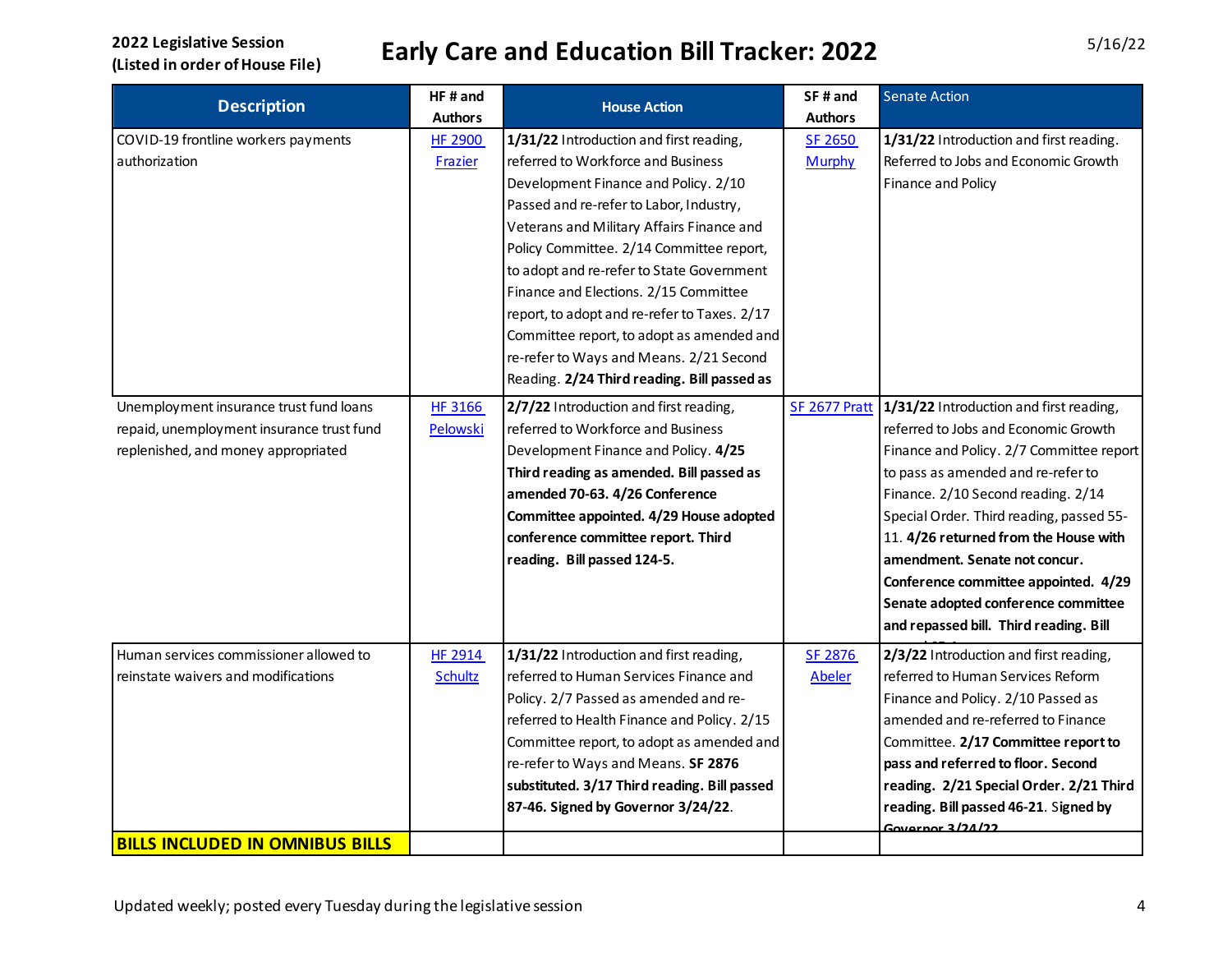| <b>Description</b>                              | HF# and           | <b>House Action</b>                                   | SF# and        | <b>Senate Action</b>                      |
|-------------------------------------------------|-------------------|-------------------------------------------------------|----------------|-------------------------------------------|
|                                                 | <b>Authors</b>    |                                                       | <b>Authors</b> |                                           |
| After-school community learning programs        | <b>HF 786 Lee</b> | 2/4/21 Introduction and first reading,                | <b>SF 821</b>  | 2/11/21 Introduction and first reading,   |
| modified, report required, and money            |                   | referred to Education Policy. 2/17/21                 | Eichorn        | referred to Education Finance and Policy. |
| appropriated                                    |                   | Committee report to adopt and re-refer to             |                | 3/7/22 Bill amended and laid over for     |
|                                                 |                   | Education Finance. 2/24/21 Bill laid over for         |                | possible inclusion in the omnibus bill.   |
|                                                 |                   | further consideration. 2/22/22 Bill laid over         |                |                                           |
|                                                 |                   | for possible inclusion in the omnibus bill.           |                |                                           |
| Early childhood family education obsolete       |                   | HF 2231 Pinto 3/15/21 Introduction and first reading, |                |                                           |
| language removed.                               |                   | referred to Early Childhood Finance and               |                |                                           |
|                                                 |                   | Policy. 3/17/22 Committee report to adopt.            |                |                                           |
|                                                 |                   | <b>Second Reading.</b>                                |                |                                           |
| Head Start appropriation distribution modified, | <b>HF 2660</b>    | 01/31/22 Introduction and first reading,              |                |                                           |
| and money appropriated                          | Kotyza-           | referred to Education Finance. 1/31 Re-               |                |                                           |
|                                                 | Witthuhn          | referred to Early Childhood Finance and               |                |                                           |
|                                                 |                   | Policy. 2/22 Bill laid over for possible              |                |                                           |
|                                                 |                   | inclusion in the omnibus bill                         |                |                                           |
| Increase Teachers of Color Act strengthened,    | <b>HF 3079</b>    | 2/3/22 Introduction and first reading,                | <b>SF 3132</b> | 2/14/22 Introduction and first reading,   |
| teachers of color and American Indian teachers  | Hassan            | referred to Education Policy. 2/14                    | <b>Kunesh</b>  | Referred to Education Finance and Policy  |
| percentage increased, world's best workforce    |                   | Committee report to adopt and re-refer to             |                |                                           |
| requirements amended                            |                   | Education Finance. 2/16 Bill laid over for            |                |                                           |
|                                                 |                   | possible inclusion in the omnibus bill                |                |                                           |
| Executive function curriculum expansion grant   | HF 3272           | 2/10/22 Introduction and first reading,               | SF 2562        | 5/17/21 Introduction and first reading,   |
| funding provided, report required, and money    | Kotyza-           | referred to Education Finance. 2/15 Motion            | <b>Nelson</b>  | referred to Education Finance and Policy  |
| appropriated.                                   | <b>Witthuhn</b>   | to re-refer to Early Childhood Finance and            |                |                                           |
|                                                 |                   | Policy. 2/22 Bill laid over for possible              |                |                                           |
|                                                 |                   | inclusion in the omnibus bill                         |                |                                           |
| Dependent care credit expanded, and great       | <b>HF 3283</b>    | 2/10/22 Introduction and first reading,               | SF 4205 Pratt  | 3/23/22 Introduction and first reading,   |
| start child care credit established             | Kotyza-           | referred to Taxes. 2/16 Bill laid over for            |                | referred to Taxes                         |
|                                                 | Witthuhn          | possible inclusion in the omnibus bill                |                |                                           |
| Prekindergarten through grade 12 education      | <b>HF 3401</b>    | 2/14/22 Introduction and first reading,               | SF 2822        | 2/3/22 Introduction and first reading,    |
| provisions modifications                        | Richardson        | referred to Education Policy. 3/2 Bill laid over      | Chamberlain    | referred to Education Finance and Policy  |
|                                                 |                   | possible inclusion in the Omnibus bill. 3/25          |                |                                           |
|                                                 |                   | Bill passed as amended and re-referred to             |                |                                           |
|                                                 |                   | <b>Education Finance Committee.</b>                   |                |                                           |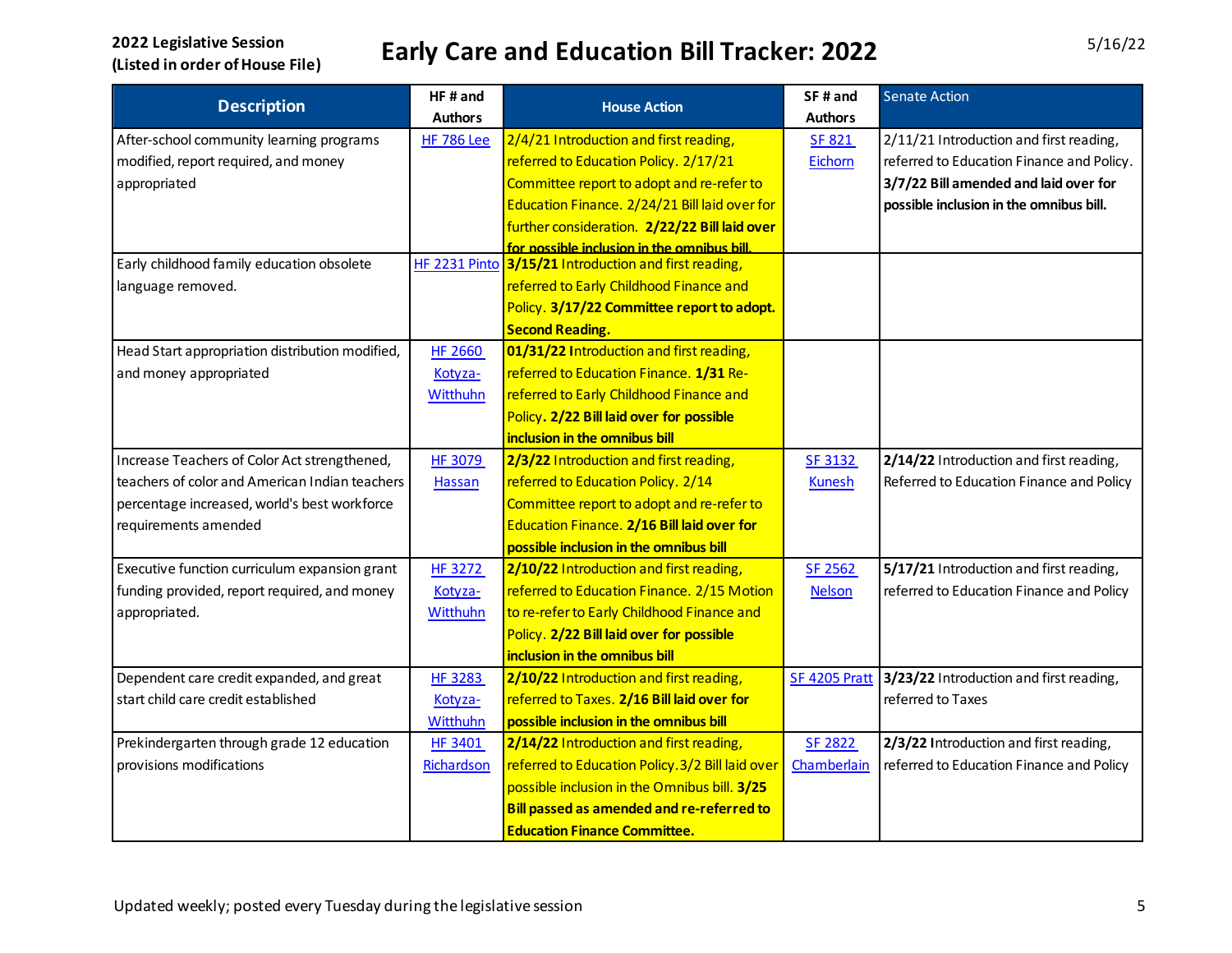| <b>Description</b>                                | HF# and          | <b>House Action</b>                            | SF# and         | <b>Senate Action</b>                        |
|---------------------------------------------------|------------------|------------------------------------------------|-----------------|---------------------------------------------|
|                                                   | <b>Authors</b>   |                                                | <b>Authors</b>  |                                             |
| Child care basic sliding fee temporary priorities | <b>HF 3484</b>   | 2/15/22 Introduction and first reading,        | SF 3379         | 2/21/22 Introduction and first reading,     |
| made permanent                                    | Pryor            | referred to Early Childhood Finance and        | Wiklund         | Referred to Education Finance and Policy.   |
|                                                   |                  | Policy. 3/1 Bill laid over for possible        |                 | 2/24 withdrawn and re-referred to           |
|                                                   |                  | inclusion in the omnibus bill                  |                 | Human Services Reform Finance and           |
|                                                   |                  |                                                |                 | Policy. 3/22 Bill laid over for possible    |
|                                                   |                  |                                                |                 | inclusion in the omnibus bill               |
| Staffing and group size requirements of           | <b>HF 3530</b>   | 2/17/22 Introduction and first reading,        |                 |                                             |
| certified, license-exempt child care centers      | <b>Wolgamott</b> | referred to Early Childhood Finance and        |                 |                                             |
| amended                                           |                  | Policy. 3/22 Bill Laid over for possible       |                 |                                             |
|                                                   |                  | inclusion in the omnibus bill                  |                 |                                             |
| Reach Out and Read Minnesota program grant        | <b>HF 3544</b>   | 2/17/22 Introduction and first reading,        | SF 3596         | 2/28/22 Introduction and first reading,     |
| funding provided, and money appropriated          | Kotyza-          | referred to Early Childhood Finance and        | Coleman         | referred to Education Finance and Policy    |
|                                                   | <b>Witthuhn</b>  | Policy. 3/1 Bill Laid over for possible        |                 |                                             |
|                                                   |                  | inclusion in the omnibus bill                  |                 |                                             |
| Full-service community school funding             | <b>HF 3587</b>   | 2/17/22 Introduction and first reading,        | <b>SF 3233</b>  | 2/17/19 Introduction and first reading.     |
| provided, and money appropriated                  | Vang             | referred to Education Finance. 2/23 Bill laid  | <b>Isaacson</b> | Referred to Education Finance and Policy    |
|                                                   |                  | over for possible inclusion in the omnibus     |                 |                                             |
|                                                   |                  | bill                                           |                 |                                             |
| Family, friend, and neighbor caregivers grant     | HF 3591          | 2/17/22 Introduction and first reading,        | SF 3313         | 2/21/22 Introduction and first reading,     |
| program funding provided, and money               | <b>Howard</b>    | referred to Early Childhood Finance and        | <b>Wiklund</b>  | referred to Human Services Reform           |
| appropriated                                      |                  | Policy. 3/1 Bill laid over for possible        |                 | Finance and Policy                          |
|                                                   |                  | inclusion in the omnibus bill                  |                 |                                             |
| Community education programming funding           | <b>HF 3596</b>   | 2/17/22 Introduction and first reading,        | SF 3586         | 2/28/22 Introduction and first reading,     |
| increased, and money appropriated                 | Edelson          | referred to Education Finance                  | Coleman         | referred to Education Finance and Policy.   |
|                                                   |                  |                                                |                 | 3/7 Laid over for possible inclusion in the |
|                                                   |                  |                                                |                 | omnibus bill.                               |
| Pregnant and parenting homeless youth study       | HF 3661          | 2/21/22 Introduction and first reading,        | SF 3263         | 2/17/22 Introduction and first reading,     |
| establishment and appropriation; homeless         | <b>Keeler</b>    | referred to Human Services Finance and         | <b>Dibble</b>   | referred to Human Services Reform           |
| youth act grants appropriation; grant funds       |                  | Policy. Referred by Chair to Preventing        |                 | Finance and Policy. 3/17 Bill amended       |
| authorized uses additions authorization           |                  | Homelessness Division. 2/23 Bill referred to   |                 | and laid over for possible inclusion in the |
|                                                   |                  | Human Services Finance and Policy. 3/10        |                 | omnibus bill.                               |
|                                                   |                  | <b>Bill amended and laid over for possible</b> |                 |                                             |
|                                                   |                  | inclusion in the omnibus bill.                 |                 |                                             |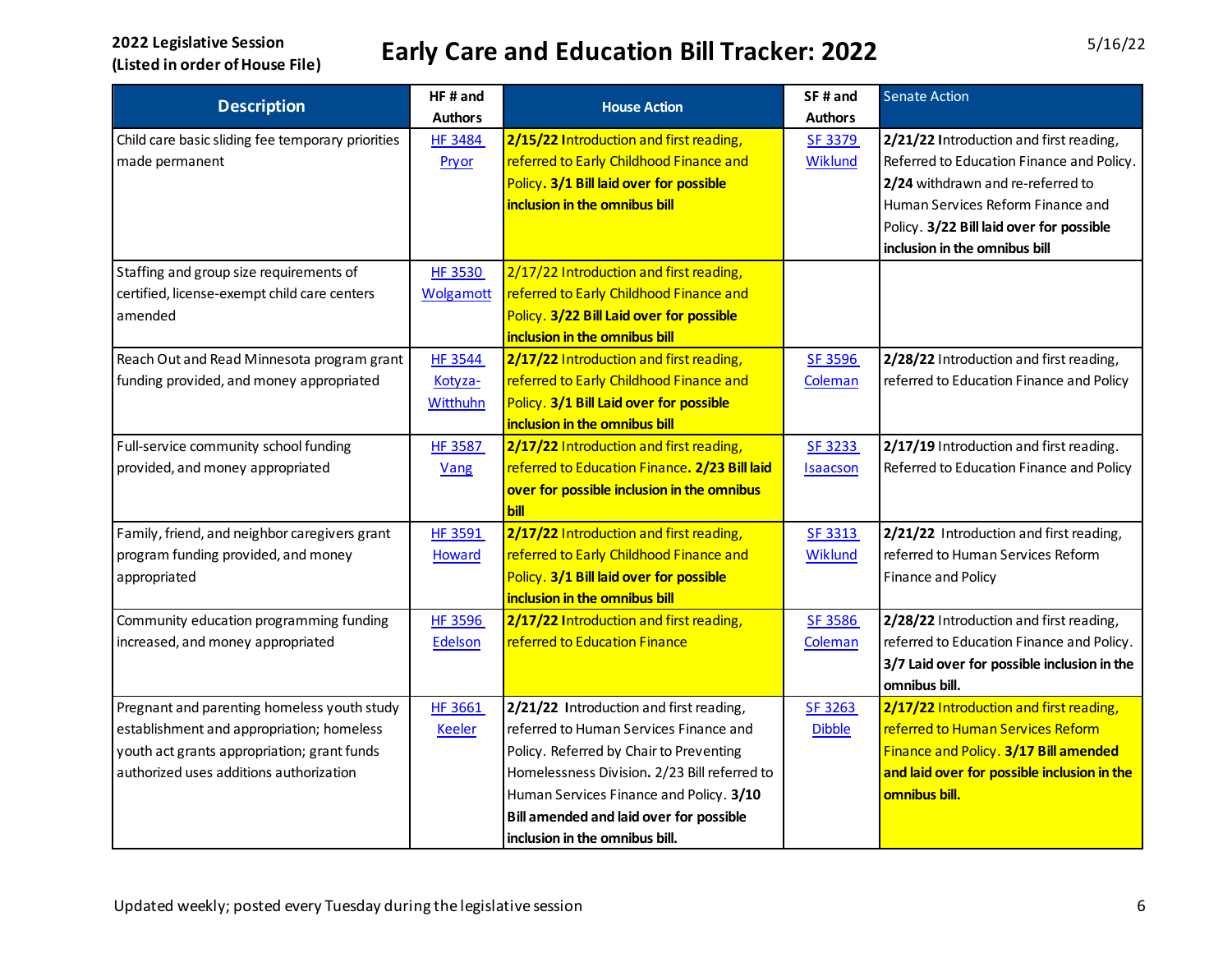| <b>Description</b>                               | HF# and         | <b>House Action</b>                         | SF# and           | <b>Senate Action</b>                        |
|--------------------------------------------------|-----------------|---------------------------------------------|-------------------|---------------------------------------------|
|                                                  | <b>Authors</b>  |                                             | <b>Authors</b>    |                                             |
| Child care regulations update provided           | HF 3701         | 2/24/22 Introduction and first reading,     | SF 3827           | 3/9/22 Introduction and first reading,      |
|                                                  | Pryor           | referred to Early Childhood Finance and     | Wiklund           | referred to Human Services Licensing        |
|                                                  |                 | Policy. 3/4 Bill laid over for possible     |                   | Policy                                      |
|                                                  |                 | consideration in the omnibus bill           |                   |                                             |
| Child care grant program funding provided,       | <b>HF 3783</b>  | 2/24/22 Introduction and first reading,     | SF 3497           | 2/28/22 Introduction and first reading,     |
| previous appropriation modified for child care   | Olson, L.       | referred to Workforce and Business          | Rarick            | referred to Jobs and Economic Growth        |
| work, and money appropriated                     |                 | Development Finance and Policy. 3/9 Bill    |                   | Finance and Policy                          |
|                                                  |                 | amended and re-referred to the Early        |                   |                                             |
|                                                  |                 | Childhood Finance and Policy Committee.     |                   |                                             |
|                                                  |                 | 3/23 Bill referred to Workforce and         |                   |                                             |
|                                                  |                 | <b>Business Development Committee</b>       |                   |                                             |
| Quality Parenting Initiative funding provided,   | <b>HF 3815</b>  | 2/28/22 Introduction and first reading,     | SF 3720           | 3/3/22 Introduction and first reading,      |
| and money appropriated                           | Moran           | referred to Human Services Finance and      | <b>Torres-Ray</b> | referred to Human Services Reform           |
|                                                  |                 | Policy. 3/23 Bill laid over for possible    |                   | Finance and Policy. 3/22 Bill laid over for |
|                                                  |                 | inclusion in the omnibus bill.              |                   | possible inclusion in the omnibus bill.     |
| Child care assistance eligibility and co-payment | HF 3861         | 2/28/22 Introduction and first reading,     | SF 3908           | 3/10/22 Introduction and first reading,     |
| requirements modified                            | <b>Boldon</b>   | referred to Early Childhood Finance and     | Wiklund           | referred to Human Services Reform           |
|                                                  |                 | Policy. 3/15 Laid over as amended for       |                   | Finance and Policy                          |
|                                                  |                 | possible inclusion in the omnibus bill      |                   |                                             |
| Universal, voluntary home visiting program for   | <b>HF 3886</b>  | 3/3/22 Introduction and first reading,      | <b>SF 3766</b>    | 3/7/22 Introduction and first reading,      |
| families with infants established, and money     | <b>Morrison</b> | referred to Early Childhood Finance and     | Wiklund           | Referred to Health and Human Services       |
| appropriated                                     |                 | Policy. 3/8 Bill amended and re-referred to |                   | Finance and Policy                          |
|                                                  |                 | Health Finance and Policy. 3/16 Bill laid   |                   |                                             |
|                                                  |                 | over for possible inclusion in the omnibus  |                   |                                             |
|                                                  |                 | bill.                                       |                   |                                             |
| Increase Teachers of Color Act strengthened,     | <b>HF 3917</b>  | 3/3/22 Introduction and first reading,      | SF 3714           | 3/3/22 Introduction and first reading,      |
| supplemental financing provided for grants to    | <b>Keeler</b>   | referred to Higher Education Finance and    | Rarick            | Referred to Higher Education Finance and    |
| underrepresented student teachers of color       |                 | Policy. 3/8 Bill laid over for possible     |                   | Policy. 3/17 Bill laid over for possible    |
| scholarship pilot program, and money             |                 | inclusion in the omnibus bill               |                   | inclusion in the omnibus bill.              |
| appropriated                                     |                 |                                             |                   |                                             |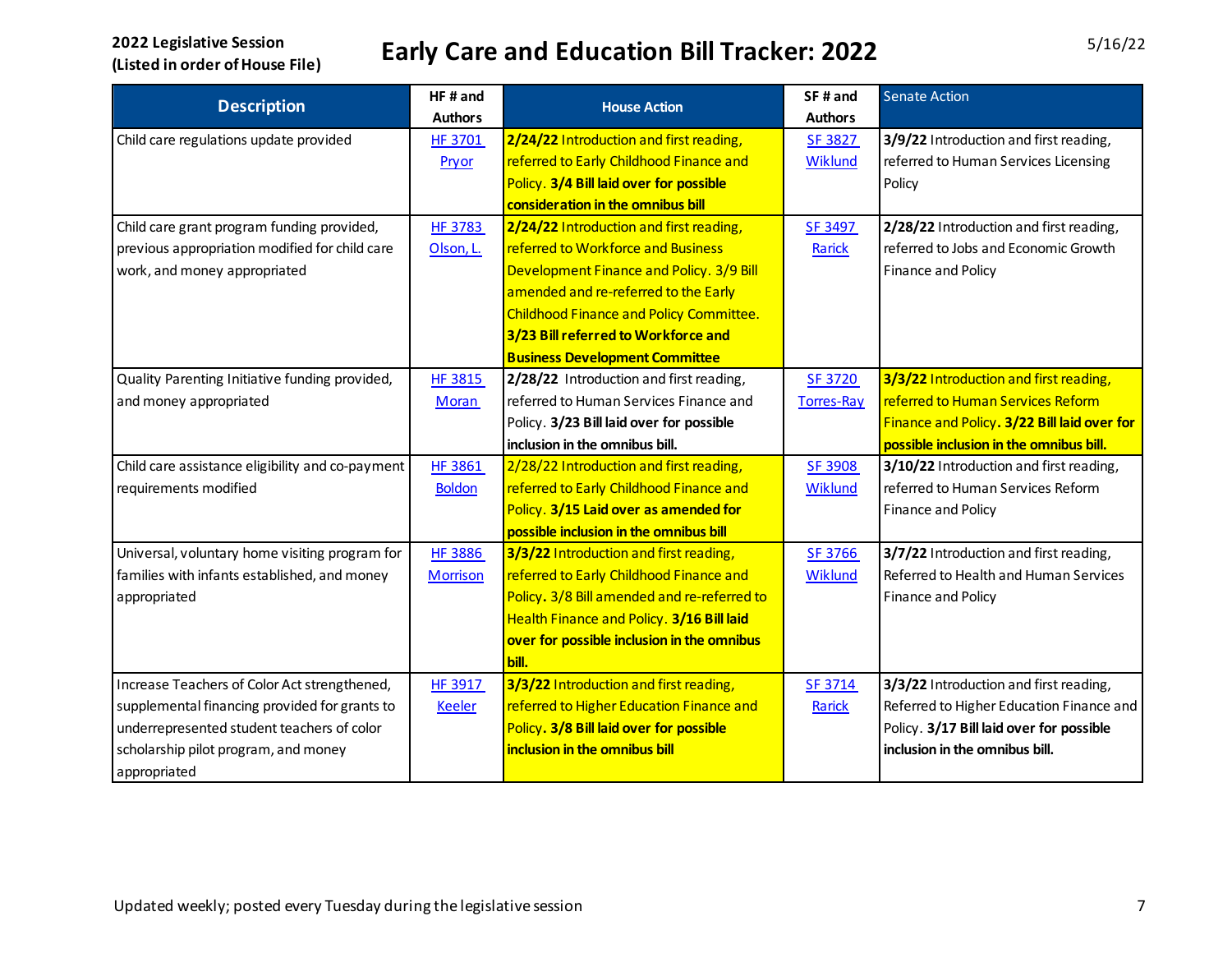| <b>Description</b>                                | HF# and         |                                                       | SF# and        | <b>Senate Action</b>                                 |
|---------------------------------------------------|-----------------|-------------------------------------------------------|----------------|------------------------------------------------------|
|                                                   | <b>Authors</b>  | <b>House Action</b>                                   | <b>Authors</b> |                                                      |
| Minneapolis; Parents in Community Action          | HF 3928         | 3/3/22 Introduction and first reading,                |                | SF 3629 Fateh 3/3/22 Introduction and first reading, |
| funding provided, and money appropriated-         | Gomez           | referred to Workforce and Business                    |                | referred to Jobs and Economic Growth                 |
| <b>BONDING BILL YET TO BE DECIDED</b>             |                 | Development Finance and Policy. 3/11                  |                | Finance and Policy                                   |
|                                                   |                 | <b>Informational hearing. 3/17 Capitol</b>            |                |                                                      |
|                                                   |                 | <b>Investment Committee-Laid over for</b>             |                |                                                      |
|                                                   |                 | possible inclusion in the omnibus bill.               |                |                                                      |
| Early childhood special education students        | <b>HF 3981</b>  | 3/3/22 Introduction and first reading,                |                |                                                      |
| made eligible for prekindergarten school          | <b>Koegel</b>   | referred to Early Childhood Finance and               |                |                                                      |
| breakfast reimbursement and English learner       |                 | Policy. 3/15 Bill Laid over for possible              |                |                                                      |
| services, and money appropriated                  |                 | inclusion in the omnibus bill                         |                |                                                      |
| Pregnant patient right to have designated         | <b>HF 4025</b>  | 3/7/22 Introduction and first reading,                | <b>SF 3959</b> | 3/14/22 Introduction and first reading,              |
| support person present while receiving health     | Richardson      | referred to Health Finance and Policy. 3/16           | Champion       | referred to Health and Human Services                |
| care established                                  |                 | Bill laid over for possible inclusion in the          |                | Finance and Policy                                   |
|                                                   |                 | omnibus bill.                                         |                |                                                      |
| Community solutions for health child              | <b>HF 4099</b>  | 3/7/22 Introduction and first reading,                | SF 3810        | 3/7/22 Introduction and first reading,               |
| development grant program established, and        | Moran           | referred to Health Finance and Policy. 3/15           | <b>Kunesh</b>  | referred to Health and Human Services                |
| money appropriated                                |                 | Bill laid over for possible inclusion in the          |                | Finance and Policy                                   |
|                                                   |                 | omnibus bill.                                         |                |                                                      |
| Farm-to-school grant funding increased, child     | <b>HF 4120</b>  | 3/10/22 Introduction and first reading,               | SF 4310        | 3/28/22 Introduction and first reading,              |
| care providers who purchase from local            | <b>Lippert</b>  | referred to Agriculture Finance and Policy.           | Goggin         | Referred to Agriculture and Rural                    |
| farmers reimbursement authorized, and             |                 | 3/22/22 Bill referred to Early Childhood              |                | Development Finance and Policy                       |
| money appropriated                                |                 | Committee. 3/29 Bill referred to                      |                |                                                      |
|                                                   |                 | <b>Agriculture Finance and Policy Committee.</b>      |                |                                                      |
| Child care provider stabilization grant modified, | <b>HF 4133</b>  | 3/10/22 Introduction and first reading,               |                |                                                      |
| and money appropriated                            | <b>Wazlawik</b> | referred to Early Childhood Finance and               |                |                                                      |
|                                                   |                 | Policy. 3/17 Bill laid over for possible              |                |                                                      |
|                                                   |                 | inclusion in the omnibus bill                         |                |                                                      |
| Early childhood program supplemental funding      |                 | HF 4228 Pinto 3/14/22 Introduction and first reading, |                |                                                      |
| provided, and money appropriated.                 |                 | referred to Early Childhood Finance and               |                |                                                      |
|                                                   |                 | Policy Committee. 3/23 Bill Laid over for             |                |                                                      |
|                                                   |                 | possible inclusion in the omnibus bill.               |                |                                                      |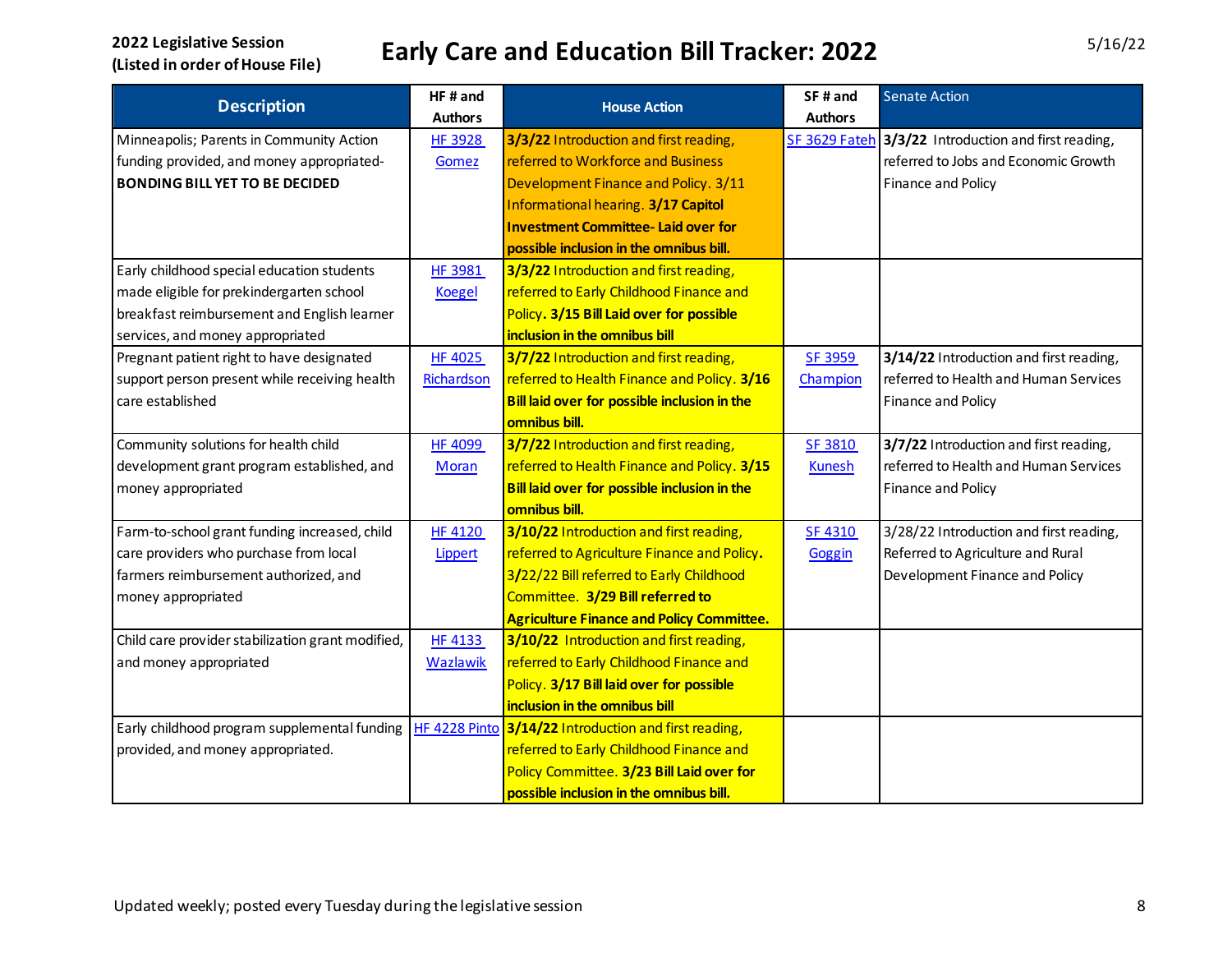| <b>Description</b>                           | HF# and        | <b>House Action</b>                                   | SF# and          | <b>Senate Action</b>                        |
|----------------------------------------------|----------------|-------------------------------------------------------|------------------|---------------------------------------------|
|                                              | <b>Authors</b> |                                                       | <b>Authors</b>   |                                             |
| Early childhood education workforce study    | <b>HF 4278</b> | 3/14/22 Introduction and first reading,               | SF 3986          | 3/14/22 Introduction and first reading,     |
| appropriation                                | Kotyza-        | referred to Early Childhood Finance and               | <b>Duckworth</b> | Referred to Jobs and Economic Growth        |
|                                              | Witthuhn       | Policy. 3/17 Bill re-referred as amended to           |                  | Finance and Policy. 3/28 Bill laid over for |
|                                              |                | Workforce Development Committee. 3/23                 |                  | possible inclusion in the omnibus bill.     |
|                                              |                | Bill laid over for possible inclusion in the          |                  |                                             |
|                                              |                | omnibus bill.                                         |                  |                                             |
| Child care assistance, economic assistance,  | <b>HF 4307</b> | 3/14/22 Introduction and first reading,               | SF 4013          | 3/14/22 Introduction and first reading,     |
| behavioral health, health care, and health   | <b>Schultz</b> | referred to Human Services Finance and                | Wiklund          | referred to Human Services Reform           |
| insurance access governing provisions        |                | Policy. 3/31 Laid over for possible inclusion         |                  | Finance and Policy. 3/17 Referred to        |
| modified; forecast adjustments made; reports |                | in the omnibus bill.                                  |                  | <b>Senate Health and Human Services</b>     |
| required; money transferred; technical and   |                |                                                       |                  | <b>Finance &amp; Policy</b>                 |
| conforming changes made; funds allocated for |                |                                                       |                  |                                             |
| a specific purpose; grants established; and  |                |                                                       |                  |                                             |
| money appropriated.                          |                |                                                       |                  |                                             |
| Cost estimation model development required   | <b>HF 4418</b> | 3/17/22 Introduction and first reading,               |                  |                                             |
| for early care and learning programs and a   | Pryor          | referred to Early Childhood Finance and               |                  |                                             |
| child care provider wage scale, reports      |                | Policy. 3/29 Bill laid over for possible              |                  |                                             |
| required, and money appropriated             |                | inclusion in the omnibus bill.                        |                  |                                             |
| Child care provider grant eligibility        | <b>HF 4419</b> | 3/17/22 Introduction and first reading,               |                  |                                             |
| requirements modified, and money             | Pryor          | referred to Early Childhood Finance and               |                  |                                             |
| appropriated                                 |                | Policy. 3/29 Bill laid over for possible              |                  |                                             |
|                                              |                | inclusion in the omnibus bill.                        |                  |                                             |
| Child care and early learning program        |                | HF 4497 Pinto 3/21/22 Introduction and first reading, |                  |                                             |
| information technology and data practices    |                | referred to Early Childhood Finance and               |                  |                                             |
| report required, and money appropriated      |                | Policy. 3/29 Bill referred to State                   |                  |                                             |
|                                              |                | Government and Finance Committee. 4/1                 |                  |                                             |
|                                              |                | <b>Bill referred to Early Childhood Finance and</b>   |                  |                                             |
|                                              |                | <b>Policy Committee</b>                               |                  |                                             |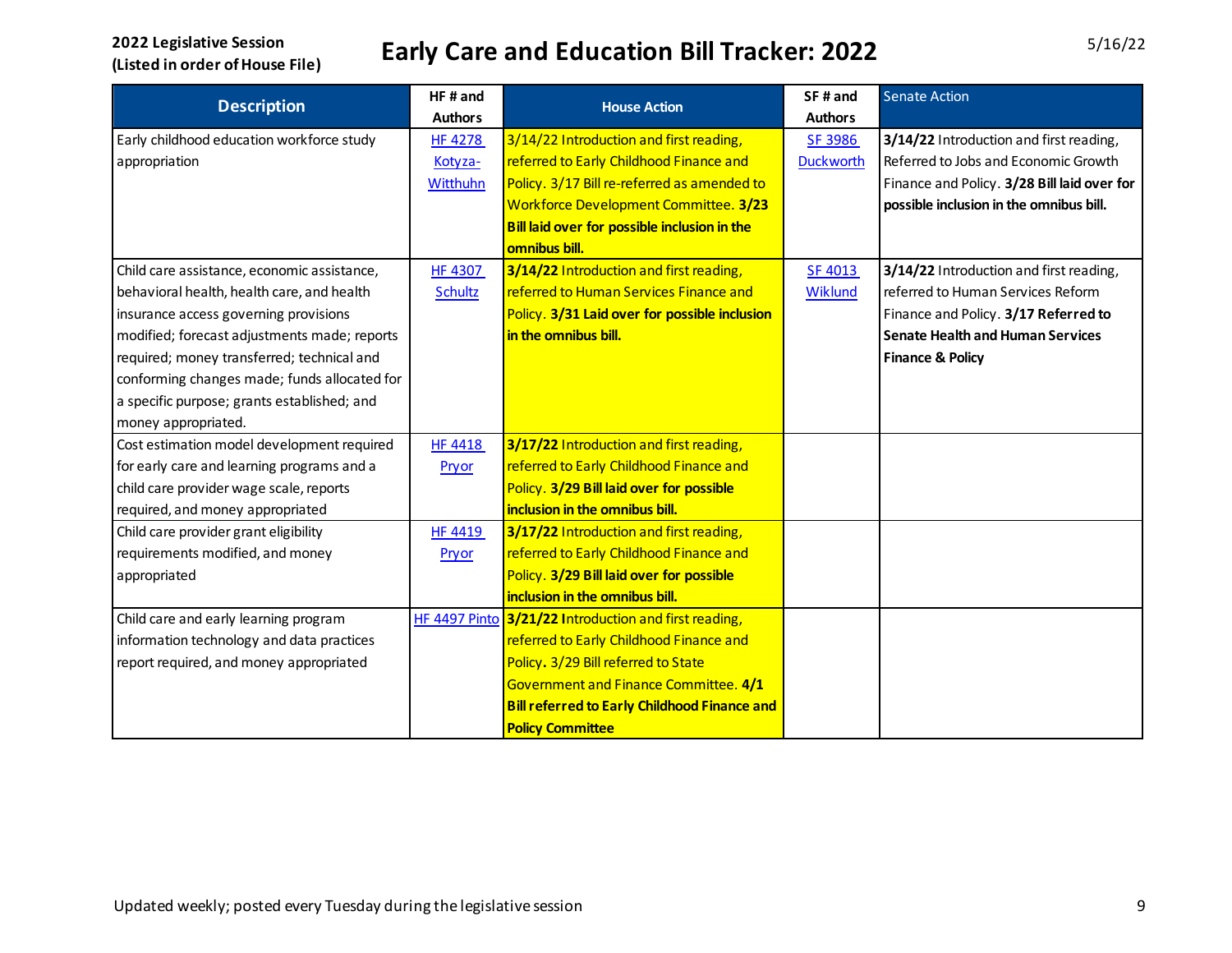| <b>Description</b>                              | HF#and         | <b>House Action</b>                                   | SF# and        | Senate Action |
|-------------------------------------------------|----------------|-------------------------------------------------------|----------------|---------------|
|                                                 | <b>Authors</b> |                                                       | <b>Authors</b> |               |
| Prekindergarten program changes made,           |                | HF 4570 Pinto 3/23/22 Introduction and first reading, |                |               |
| voluntary prekindergarten provided for eligible |                | referred to Early Childhood Finance and               |                |               |
| four-year-old children, transition year         |                | Policy. 3/24 Informational hearing. 3/31              |                |               |
| established for early childhood programs, and   |                | Committee report, to adopt as amended                 |                |               |
| money appropriated.                             |                | and re-refer to Education Finance. 4/1 Bill           |                |               |
|                                                 |                | laid over for possible inclusion in the               |                |               |
|                                                 |                | <b>omnibus bill.</b>                                  |                |               |
| Ombudsperson for family child care provider     | <b>HF 4593</b> | 3/24/22 Introduction and first reading,               |                |               |
| federal money requirement and allocation        | Demuth         | referred to Early Childhood Finance and               |                |               |
| modified.                                       |                | Policy. 3/29 Bill laid over for possible              |                |               |
|                                                 |                | inclusion in the omnibus bill.                        |                |               |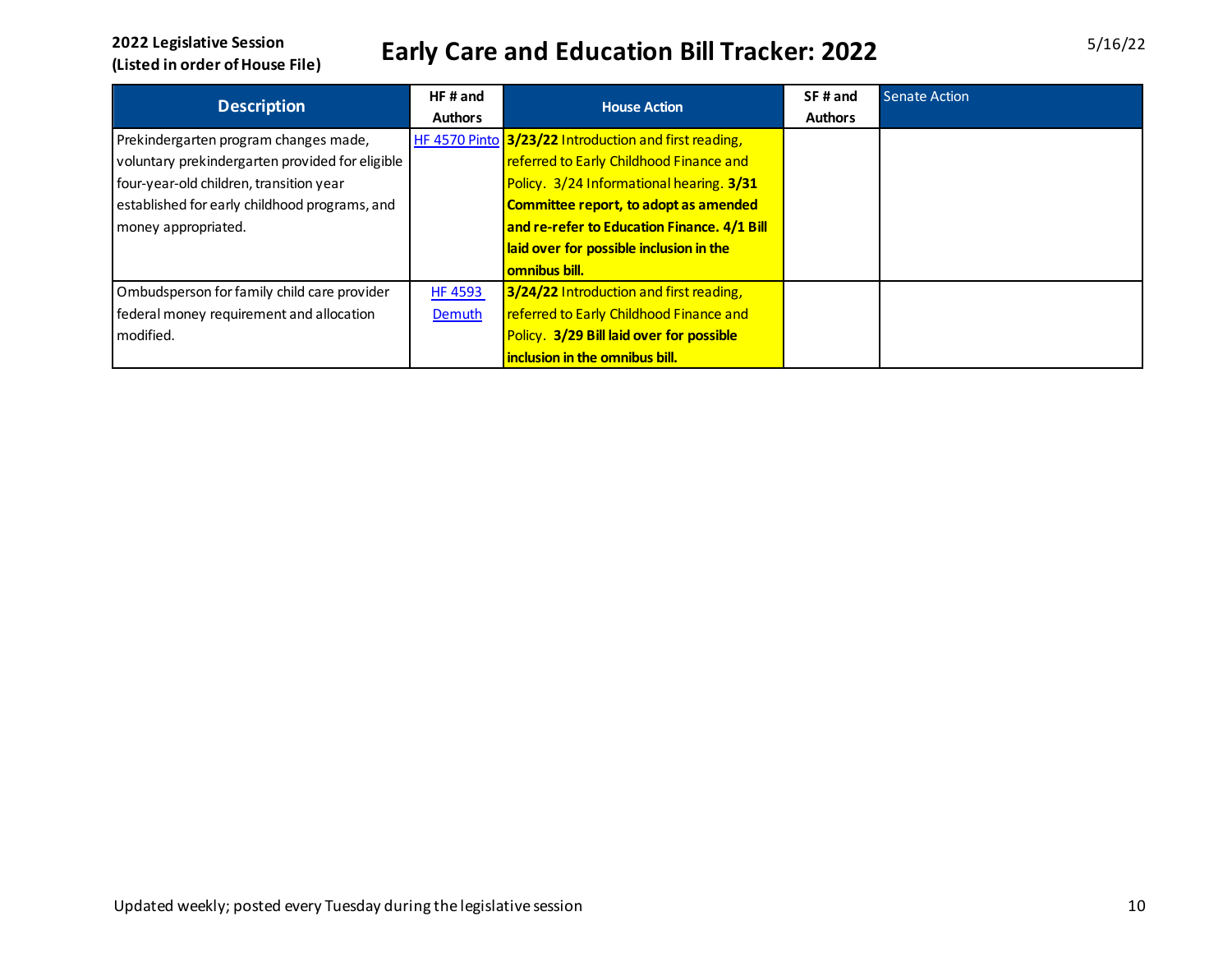| <b>Description</b>                              | HF# and          | <b>House Action</b>                       | SF# and             | <b>Senate Action</b>                      |
|-------------------------------------------------|------------------|-------------------------------------------|---------------------|-------------------------------------------|
|                                                 | <b>Authors</b>   |                                           | <b>Authors</b>      |                                           |
| <b>BILLS NOT INCLUDED IN OMNIBUS BILLS OR</b>   |                  |                                           |                     |                                           |
| <b>NOT HEARD</b>                                |                  |                                           |                     |                                           |
| Group family day care child-adult capacity      |                  |                                           | SF 827 Utke         | 2/11/2021 Introduction and first reading, |
| ratios and age distribution restrictions        |                  |                                           |                     | referred to Human Services Licensing      |
| modifications                                   |                  |                                           |                     | Committee. 2/17/21 Committee report to    |
|                                                 |                  |                                           |                     | pass as amended and re-referred to        |
|                                                 |                  |                                           |                     | Human Services Reform Committee.          |
|                                                 |                  |                                           |                     | 3/17/22 Bill laid over for possible       |
|                                                 |                  |                                           |                     | inclusion in the omnibus bill.            |
| Maternal death studies expanded to include      | <b>HF 2654</b>   | 1/31/22 Introduction and first reading,   | SF 3026             | 2/10/22 Introduction and first reading,   |
| maternal morbidity                              | Richardson       | referred to Health Finance and Policy     | <b>Torres-Ray</b>   | Referred to Health and Human Services     |
|                                                 |                  |                                           |                     | Finance and Policy                        |
| Voluntary prekindergarten and school            | HF 2655          | 01/31/22 Introduction and first reading,  |                     |                                           |
| readiness plus program expansion made           | Bernardy         | referred to Education Finance. 1/31 Re-   |                     |                                           |
| permanent, and money appropriated               |                  | referred to Early Childhood Finance and   |                     |                                           |
|                                                 |                  | Policy. 2/24 Committee report, to adopt   |                     |                                           |
|                                                 |                  | and re-refer to Education Finance         |                     |                                           |
| Education partnership program grant awards      | <b>HF 2658</b>   | 01/31/22 Introduction and first reading,  | SF 2804             | 2/3/22 Introduction and first reading,    |
| specified, education partnership program        | <b>Wolgamott</b> | referred to Education Finance             | <b>Nelson</b>       | referred to Education Finance and Policy  |
| funding increased, and money appropriated       |                  |                                           |                     |                                           |
| Child care center staffing and group size rules | HF 2817          | 1/31/22 Introduction and first reading,   | <b>SF 2751 Eken</b> | 2/3/22 Introduction and first reading,    |
| amended, and report required                    | Rasmusson        | referred to Early Childhood Finance and   |                     | referred to Human Services Reform         |
|                                                 |                  | Policy. 2/22 Bill laid over for possible  |                     | Finance and Policy                        |
|                                                 |                  | inclusion in the omnibus bill.            |                     |                                           |
| Child care; commissioner of human services      | <b>HF 2842</b>   | 1/31/22 Introduction and first reading,   | SF 3678             | 3/2/22 Introduction and first reading,    |
| required to award minimum base grant            | <b>Quam</b>      | referred to Early Childhood Finance and   | <b>Dornink</b>      | referred to Human Services Reform         |
| amount to eligible family and group family      |                  | Policy                                    |                     | Finance and Policy                        |
| child care home and legal nonlicensed child     |                  |                                           |                     |                                           |
| care providers                                  |                  |                                           |                     |                                           |
| Child care employee noncompete agreements       | <b>HF 3009</b>   | 2/3/22 Introduction and first reading,    | <b>SF 2837</b>      | 2/3/22 Introduction and first reading,    |
| prohibited                                      | <b>Stanstede</b> | referred to Labor, Industry, Veterans and | Tomassoni           | referred to Jobs and Economic Growth      |
|                                                 |                  | Military Affairs Finance and Policy       |                     | Finance and Policy                        |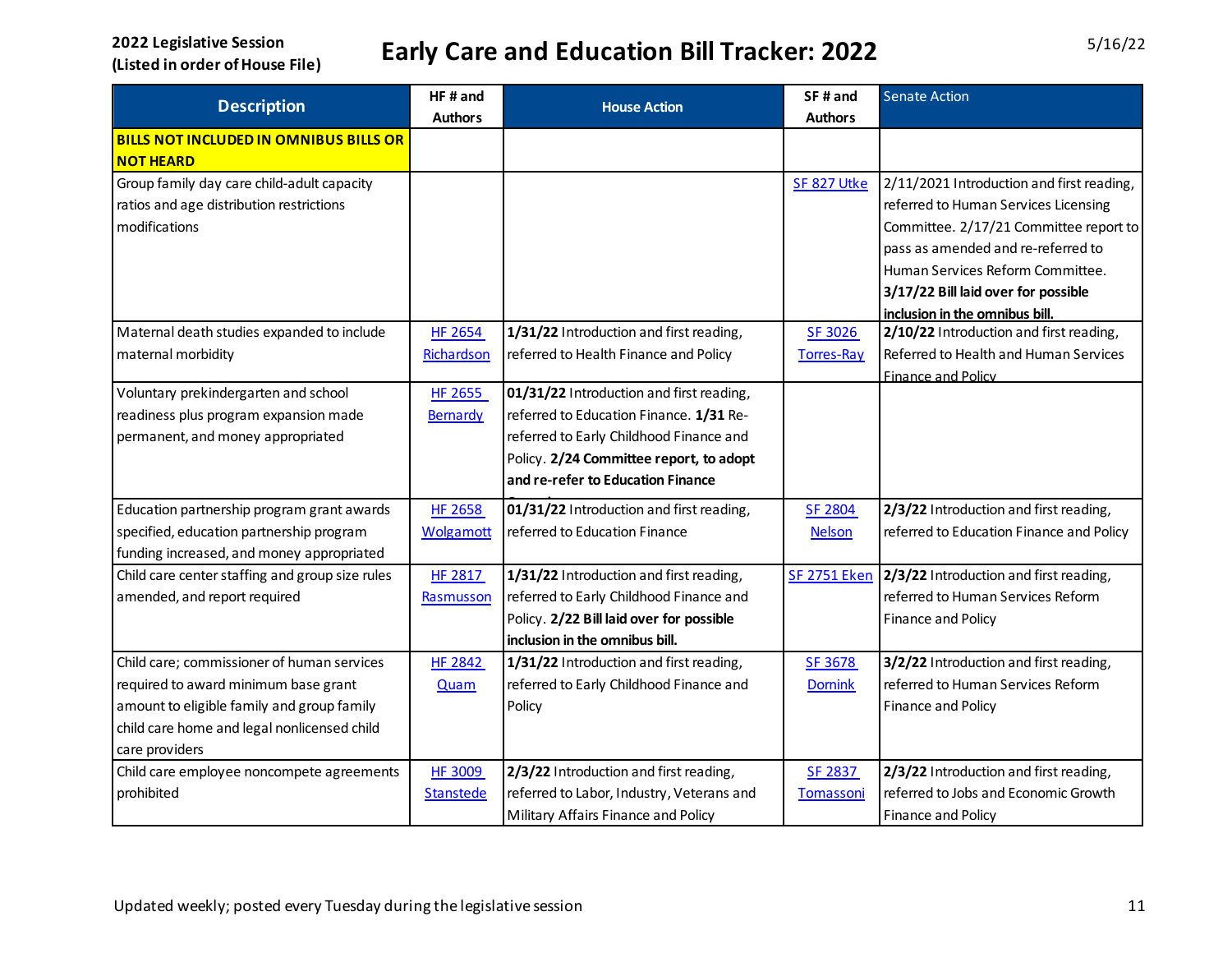| <b>Description</b>                                 | HF# and         | <b>House Action</b>                                   | SF# and              | <b>Senate Action</b>                      |
|----------------------------------------------------|-----------------|-------------------------------------------------------|----------------------|-------------------------------------------|
|                                                    | <b>Authors</b>  |                                                       | <b>Authors</b>       |                                           |
| Greater Minnesota child care facility program      | <b>HF 3169</b>  | 2/7/22 Introduction and first reading,                | SF 3025              | 2/10/22 Introduction and first reading,   |
| funding provided, and money appropriated           | Olson           | referred to Capital Investment. 3/10                  | Weber                | Referred to Jobs and Economic Growth      |
|                                                    |                 | Informational hearing.                                |                      | Finance and Policy                        |
| Child care center and family child care provided   | <b>HF 3179</b>  | 2/7/22 Introduction and first reading,                | <b>SF 3791 Klein</b> | 3/7/22 Introduction and first reading,    |
| allowed to adopt immunization policy               | <b>Freiberg</b> | referred to Early Childhood Finance and               |                      | Referred to Education Finance and Policy  |
|                                                    |                 | Policy                                                |                      |                                           |
| Homelessness prevention assistance to              |                 | HF 3210 Pinto 2/10/22 Introduction and first reading, |                      |                                           |
| families with minor children existing program      |                 | referred to Early Childhood Finance and               |                      |                                           |
| expanded, and money appropriated                   |                 | Policy. 2/15 Committee report, to adopt as            |                      |                                           |
|                                                    |                 | amended and re-refer to Housing Finance               |                      |                                           |
|                                                    |                 | and Policy                                            |                      |                                           |
| Community residential setting alternate            | <b>HF 3268</b>  | 2/10/22 Introduction and first reading,               | <b>SF 2968 Utke</b>  | 2/10/22 Introduction and first reading,   |
| overnight supervision modified, home and           | <b>Boldon</b>   | referred to Human Services Finance and                |                      | referred to Human Services Licensing      |
| community-based services employee                  |                 | Policy. 3/3 Laid over for possible inclusion in       |                      | Policy. 3/15 Bill referred to the Human   |
| scholarships modified, ICF/DD operating rate       |                 | the omnibus bill                                      |                      | <b>Services Reform Finance and Policy</b> |
| increased, direct support professional child care  |                 |                                                       |                      | Committee.                                |
| relief grant established                           |                 |                                                       |                      |                                           |
| Immunization requirement exemption                 | HF 3276         | 2/10/22 Introduction and first reading,               |                      |                                           |
| modified for children in child care facilities and | <b>Bennett</b>  | referred to Education Policy.                         |                      |                                           |
| students in school and postsecondary               |                 |                                                       |                      |                                           |
| education institution                              |                 |                                                       |                      |                                           |
| School-age care program child age range            | <b>HF 3485</b>  | 2/15/22 Introduction and first reading,               | SF 3488              | 2/28/22 Introduction and first reading,   |
| increased, school-age care program funding         | Pryor           | referred to Education Policy. Re-referred to          | Cwodinzki            | Referred to Education Finance and Policy  |
| increased, and money appropriated                  |                 | Early Childhood Finance and Policy. 3/3 Bill          |                      |                                           |
|                                                    |                 | laid over for further consideration. 3/8 Bill         |                      |                                           |
|                                                    |                 | amended and re-referred to Education                  |                      |                                           |
|                                                    |                 | <b>Finance Committee</b>                              |                      |                                           |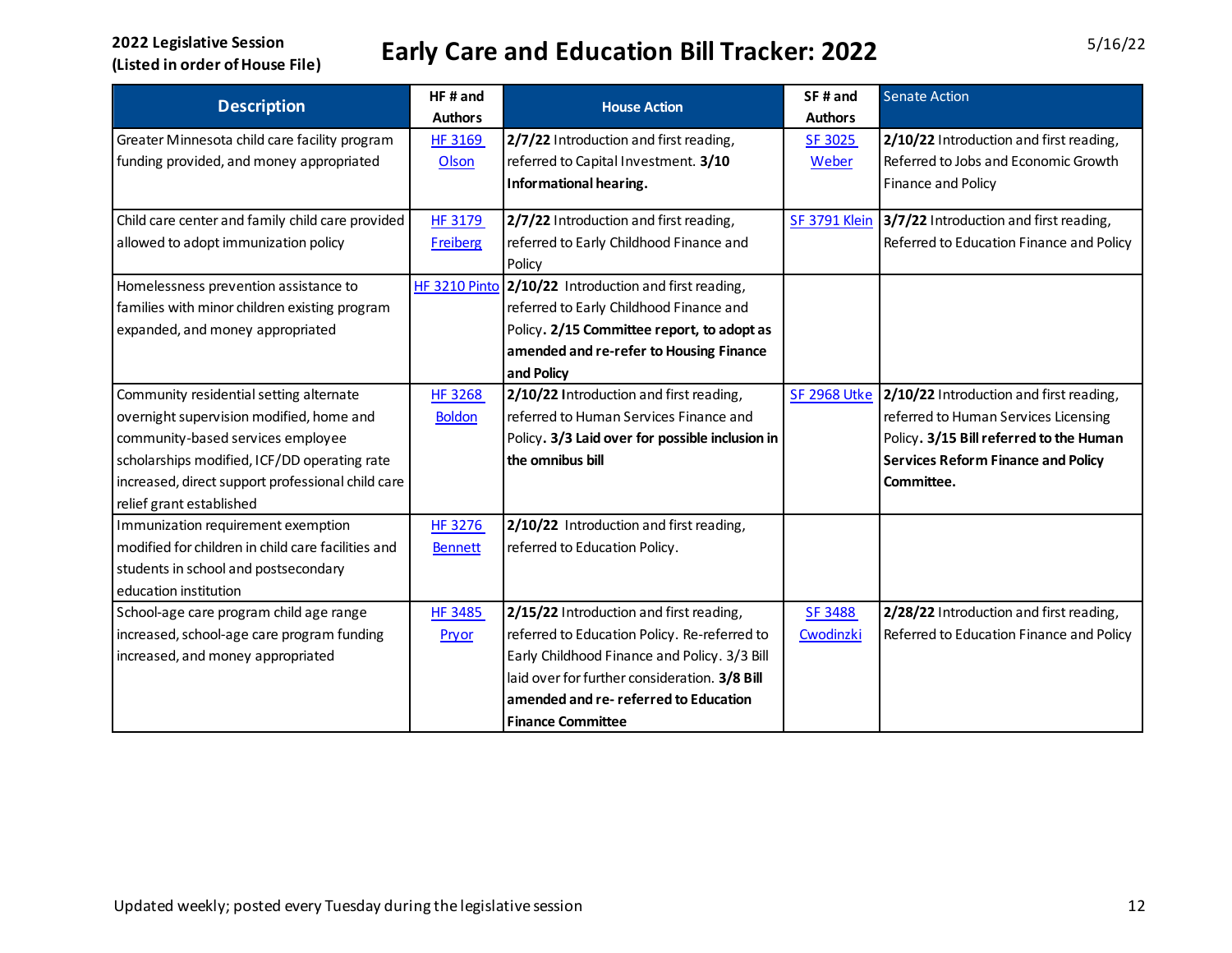|                                                 | HF#and           |                                              | SF# and             | <b>Senate Action</b>                      |
|-------------------------------------------------|------------------|----------------------------------------------|---------------------|-------------------------------------------|
| <b>Description</b>                              | <b>Authors</b>   | <b>House Action</b>                          | <b>Authors</b>      |                                           |
| Premium assistance program creation for child   | <b>HF 3513</b>   | 2/17/22 Introduction and first reading,      | <b>SF 3002</b>      | 2/10/22 Referred to Health and Human      |
| care workers                                    | <b>Koegel</b>    | referred to Commerce Finance and Policy.     | Putnam              | Services Finance and Policy               |
|                                                 |                  | 3/9 Bill re-referred to Early Childhood      |                     |                                           |
|                                                 |                  | Finance and Policy Committee. 3/15 Bill re-  |                     |                                           |
|                                                 |                  | referred to the Health Finance and Policy    |                     |                                           |
|                                                 |                  | Committee. 3/23 Bill laid over for possible  |                     |                                           |
|                                                 |                  | inclusion in the omnibus bill.               |                     |                                           |
| Calculation of early childhood family education | <b>HF 3622</b>   | 2/21/22 Introduction and first reading,      | SF 3341             | 2/21/22 Introduction and first reading,   |
| revenue modification; administrative costs      | <b>Wolgamott</b> | referred to Early Childhood Finance and      | Housley             | referred to Education Finance and Policy. |
| money transfer authorization                    |                  | Policy. 3/3 Bill passed and re-referred to   |                     | 3/7 Committee report to pass and refer    |
|                                                 |                  | the Education Finance Committee              |                     | to Finance Committee                      |
| Vocational education grant funding provided,    | <b>HF 3641</b>   | 2/21/22 Introduction and first reading,      | <b>SF 3460</b>      | 2/24/22 Introduction and first reading,   |
| and money appropriated                          | <b>Kresha</b>    | referred to Workforce and Business           | <b>Dornink</b>      | referred to Jobs and Economic Growth      |
|                                                 |                  | Development Finance and Policy               |                     | Finance and Policy                        |
| Early childhood; quality rating improvement     | <b>HF 3806</b>   | 2/28/22 Introduction and first reading,      | <b>SF 4187</b>      | 3/21/22 Introduction and first reading,   |
| system and early learning scholarship program   | Demuth           | referred to Early Childhood Finance and      | <b>Nelson</b>       | referred to Education Finance and Policy  |
| changes made                                    |                  | Policy                                       |                     |                                           |
| Direct support professionals child care relief  | <b>HF 3859</b>   | 2/28/22 Introduction and first reading,      | SF 3903             | 3/10/22 Introduction and first reading,   |
| grants established                              | <b>Boldon</b>    | referred to Early Childhood Finance and      | Wiklund             | Referred to Human Services Reform         |
|                                                 |                  | Policy. 3/8 Laid over as amended for         |                     | Finance and Policy                        |
|                                                 |                  | possible inclusion in the omnibus bill       |                     |                                           |
| Minnesota baby steps home visiting program      | <b>HF 3887</b>   | 3/3/22 Introduction and first reading,       | <b>SF 4109</b>      | 3/17/22 Introduction and first reading,   |
| established, and money appropriated             | <b>Morrison</b>  | referred to Early Childhood Finance and      | Coleman             | referred to Health and Human Services     |
|                                                 |                  | Policy. 3/8 Bill amended and re-referred to  |                     | Finance and Policy                        |
|                                                 |                  | Health Finance and Policy Committee. 3/16    |                     |                                           |
|                                                 |                  | Bill laid over for possible inclusion in the |                     |                                           |
|                                                 |                  | amnihus hill                                 |                     |                                           |
| In-home day care cooperative health plans       | <b>HF 4218</b>   | 3/10/22 Introduction and first reading,      | <b>SF 4003</b>      | 3/14/22 Introduction and first reading,   |
| authorized                                      | <b>Wazlawik</b>  | referred to Commerce Finance and Policy      | Putnam              | referred to Commerce and Consumer         |
|                                                 |                  |                                              |                     | Protection Finance and Policy             |
| Working family tax credit eligibility modified  | <b>HF 4247</b>   | 3/14/22 Introduction and first reading,      | <b>SF 3180 Rest</b> | 2/17/22 Introduction and first reading,   |
|                                                 | Klevorn          | referred to Taxes                            |                     | referred to Taxes                         |